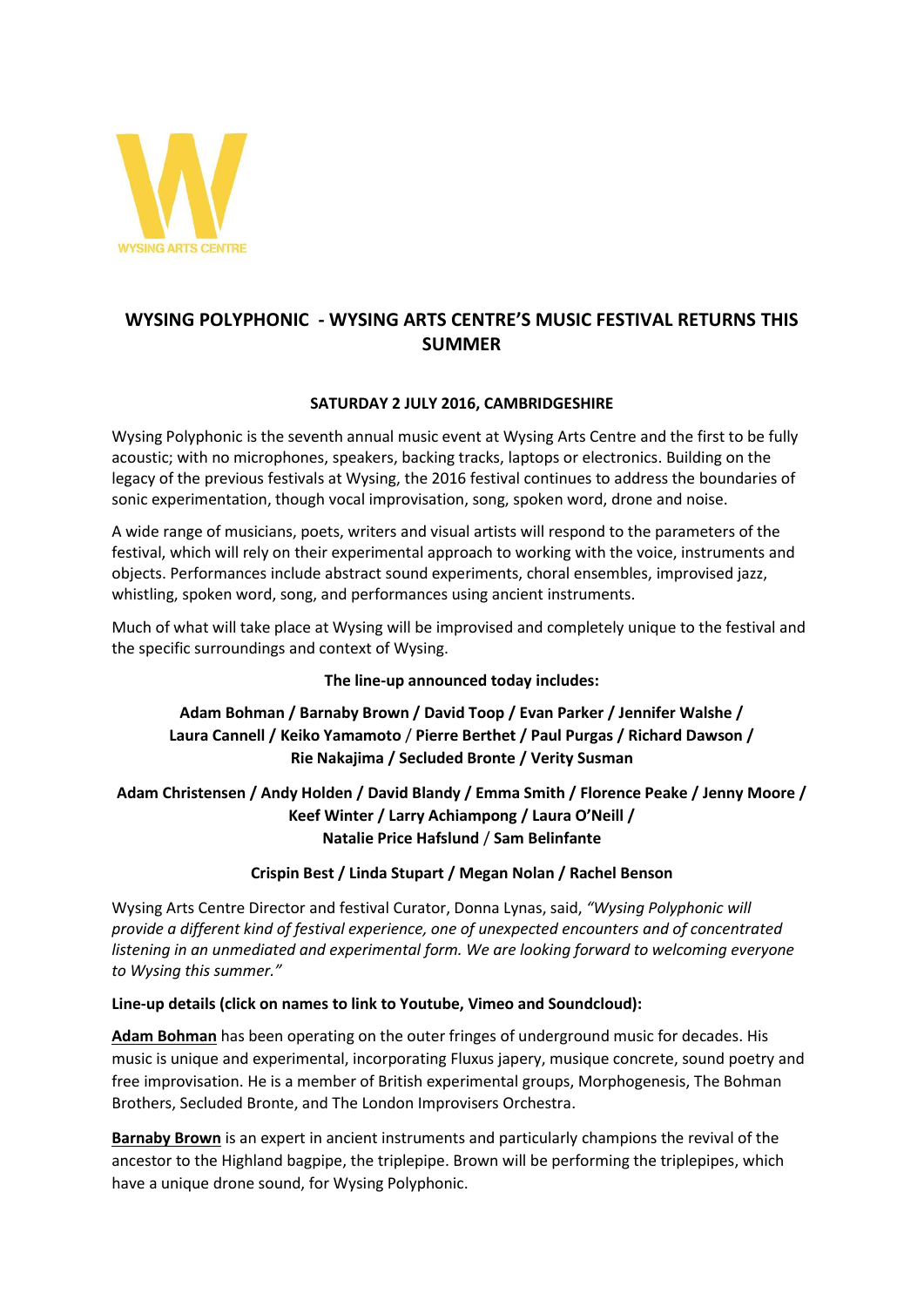**[David Toop](https://www.youtube.com/watch?v=zksjVmk-7b0)** is a composer, musician, author and curator experienced in many fields of sound art and music, including improvisation, sound installations, field recordings, pop music production, music for television, theatre and dance.

**[Evan Parker](https://www.youtube.com/watch?v=KrFT5BcATFo)** has been a consistently innovative presence in British free music since the 1960s. For Wysing Polyphonic he will perform his solo soprano saxophone music; a singular body of work that in recent years has centred around his continuing exploration of techniques such as circular breathing, split tonguing, overblowing, multiphonics and cross-pattern fingering.

**[Jennifer Walshe](https://www.youtube.com/watch?v=klE0LW1HTVQ)** is a composer, vocalist and performer. Her work has been performed by ensembles such as Alter Ego, ensemble recherche, Ensemble Resonanz, Apartment House, Crash Ensemble, Con Tempo Quartet, The Rilke Ensemble, Musica Nova Consort and various chamber orchestras. In addition to her activities as a composer, Jennifer performs as a vocalist, specialising in extended techniques.

**[Laura Cannell](https://www.youtube.com/watch?v=dK4ypurd-aE)**'s work draws on the emotional influences of the East Anglian landscape and the sometimes dissonant chords of early and medieval music. With deconstructed bow and the extraordinary sound of double recorder, Laura's music has grown out of unearthed fragments that became improvised pieces.

**[Pierre Berthet](https://vimeo.com/53259278)** is a musician, composer, inventor, craftsman who lives and works in Liège, Belgium. He studied percussion with André Van Belle and Georges-Elie Octors, improvisation with Garrett List, composition with Frederic Rzewski and music theory with Henri Pousseur. Alongside performing his own work Berthet will perform *Galileo* by American minimalist composer Tom Johnson.

**[Paul Purgas](https://www.youtube.com/watch?v=iu8tspoGuWw)** is an artist whose musical project Emptyset, with James Ginzberg, examines the material properties of sound and its correspondence with architecture, performance and physical modes of production. For Wysing Polyphonic, Purgas will present a new solo performance.

**[Richard Dawson](https://www.youtube.com/watch?v=JQTxhGRjvQc)** - rising up from the bed of the River Tyne, a voice that crumbles and soars, that is steeped in age old balladry and finely-chiselled observations of the mundane, Richard Dawson is a skewed troubadour at once charming and abrasive.

**[Rie Nakajima](https://vimeo.com/64716898)** and Keiko Yamamoto, working together as O Yama O, create a delicate soundscape using everyday objects and inspired by Japanese folk tales, anthropology and domestic life routines. Yamamoto is the co-founder of London music venue Café Oto.

**[Secluded Bronte](https://www.youtube.com/watch?v=Nsqc17uLnxY)** is a musical project by Adam and Jonathan Bohman and Richard Thomas that is a fusion of conceptual art, sketches, live musique concréte, wild electronics, noise and poetry. For Wysing Polyphonic, they will perform a collaboration with artist Andy Holden with whom they worked on the film Brontë Country, in 2015.

**[Verity Susman](https://soundcloud.com/verity-susman)** is a composer and musician who was previously was lead singer and multiinstrumentalist in the band Electrelane. She has performed solo appearances at the Venice Biennale (2011), Yoko Ono's Meltdown festival (2013), and a live soundtrack to the silent horror film *Häxan*, which toured Scottish cinemas as part of the BFI's Gothic season (2013). She composes music for film and recently collaborated with video artist James Richards.

**[Adam Christensen](https://soundcloud.com/sevenpeople/a-very-good-dog-adam-christensen)** is a visual artist and a member of the band Ectopia who are currently recording their first record on Wysing's new record label Wysing Polyphonic. Christensen will be performing his solo project for the festival, for voice and accordion.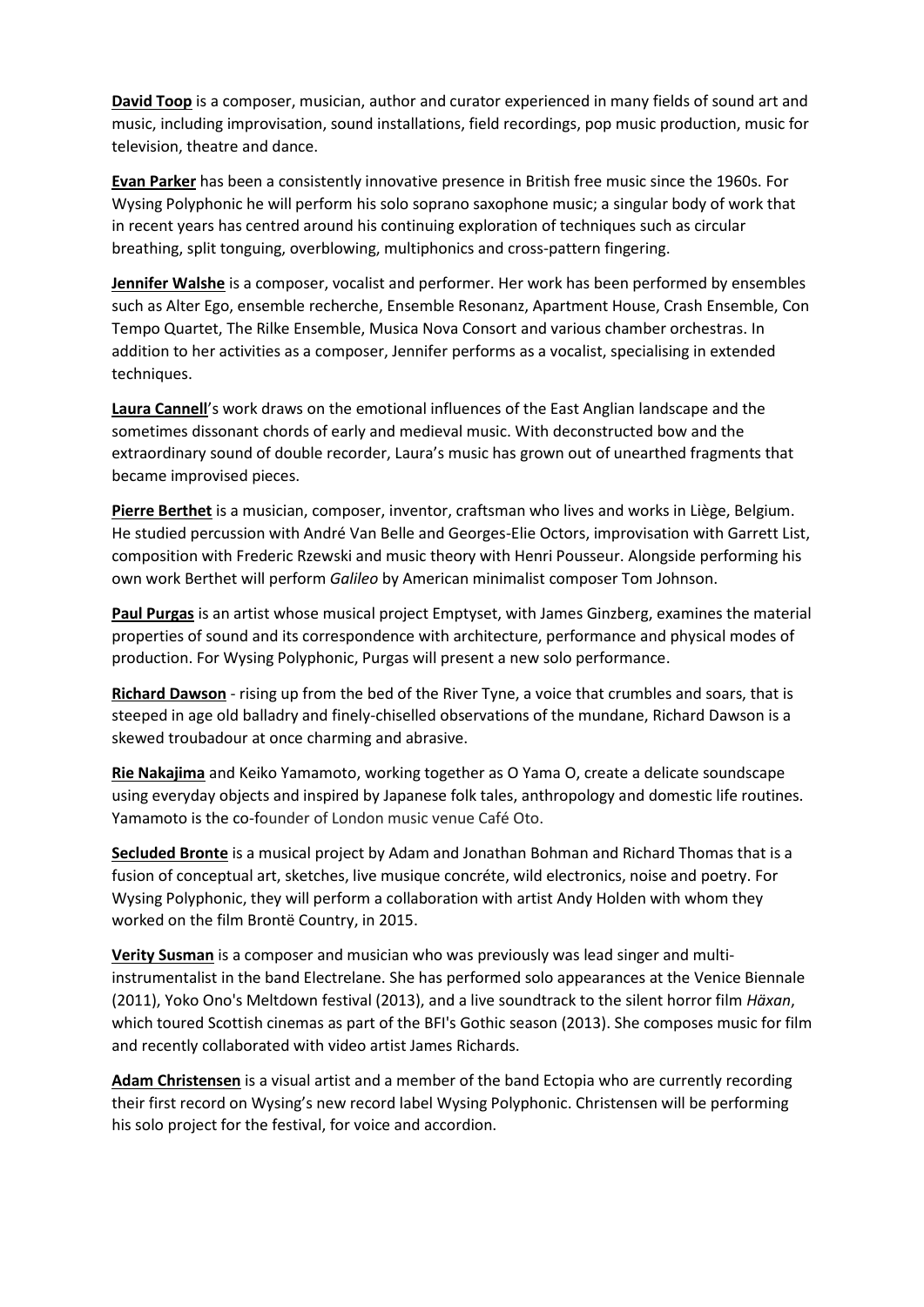**[David Blandy](http://davidblandy.co.uk/)** and **[Larry Achiampong](http://www.larryachiampong.co.uk/)** are visual artists who share an interest in popular culture and the post-colonial position; examining communal and personal heritage within their collaborative practice and using performance to investigate the self as a fiction.

**[Emma Smith](http://www.emma-smith.com/site/)** is a visual artist who as a performance based social practice, creating public platforms for experimentation and research through site-specific actions, events and installations. For Wysing Polyphonic, Smith will be bringing her recent project the Whistling Orchestra.

**[Florence Peake](http://www.florencepeake.com/)** is a visual artist who has had extensive training in dance. Peake's performance practice uses drawing, painting and sculpture materials combined with found and fabricated objects placed in relationship to the moving body. Site and audience, live and recorded text, wit and humour are key to her work.

**[Jenny Moore](https://soundcloud.com/charismatic-megafauna/sequin-shirt)** is a multi-instrumentalist whose music projects include the bands Bas Jan and Charismatic Megafauna; a feminist percussion and drumming ensemble. For Wysing Polyphonic Moore is developing a new work for drums and voices.

**[Keef Winter](http://keefwinter.com/)** is a visual artist with interests in art and architecture with sculpture, installation, noisemaking and performance. He is a member of the band Not Squares.

**[Laura O'Neill](https://indd.adobe.com/view/644adde3-efb7-4253-99db-f64333fa9b8a)** and Natalie Price Hafslund are visual artists who will collaborate on a new performance for Wysing Polyphonic, for which a low-fi sci-fi brain-wave control device will connect them to quartz singing bowls.

**[Sam Belinfante](https://vimeo.com/23207948)** is a visual artist and musician. His curatorial projects operate as an extension of his studio practice in a mixture of performance, choreography and collaboration. He recently curated the exhibition *Listening* and co-directed *The Changing Room*, a new opera with Bruce McLean.

The festival will include a section of readings and spoken word performances by poets, writers and artists including:

**[Crispin Best](http://www.crispinbest.com/) [Linda Stupart](http://lindastupart.net/) [Megan Nolan](http://megannolanwriting.tumblr.com/) [Rachel Benson](http://www.rachelbenson.biz/)**

The word Polyphonic means many voices and is both the name of this year's festival and Wysing's new record label. The festival is part of Wysing's **Wysing Poly** year of programming – a theme which aims to provide an environment where diverse practices and theory come together to support the development of experimental new work and the application of new ideas.

#### **BOOKING & LISTINGS DETAILS:**

**WYSING POLYPHONIC** SATURDAY JULY 2, 2016 WYSING ARTS CENTRE, BOURN, CAMBRIDGE, CB23 2TX

Early Bird Day pass, £15 plus booking fee Early Bird Day plus travel from Cambridge, £20 plus booking fee Early Bird Day plus travel from London, £25 plus booking fee Early Bird Day plus Camping per person, £25 plus booking fee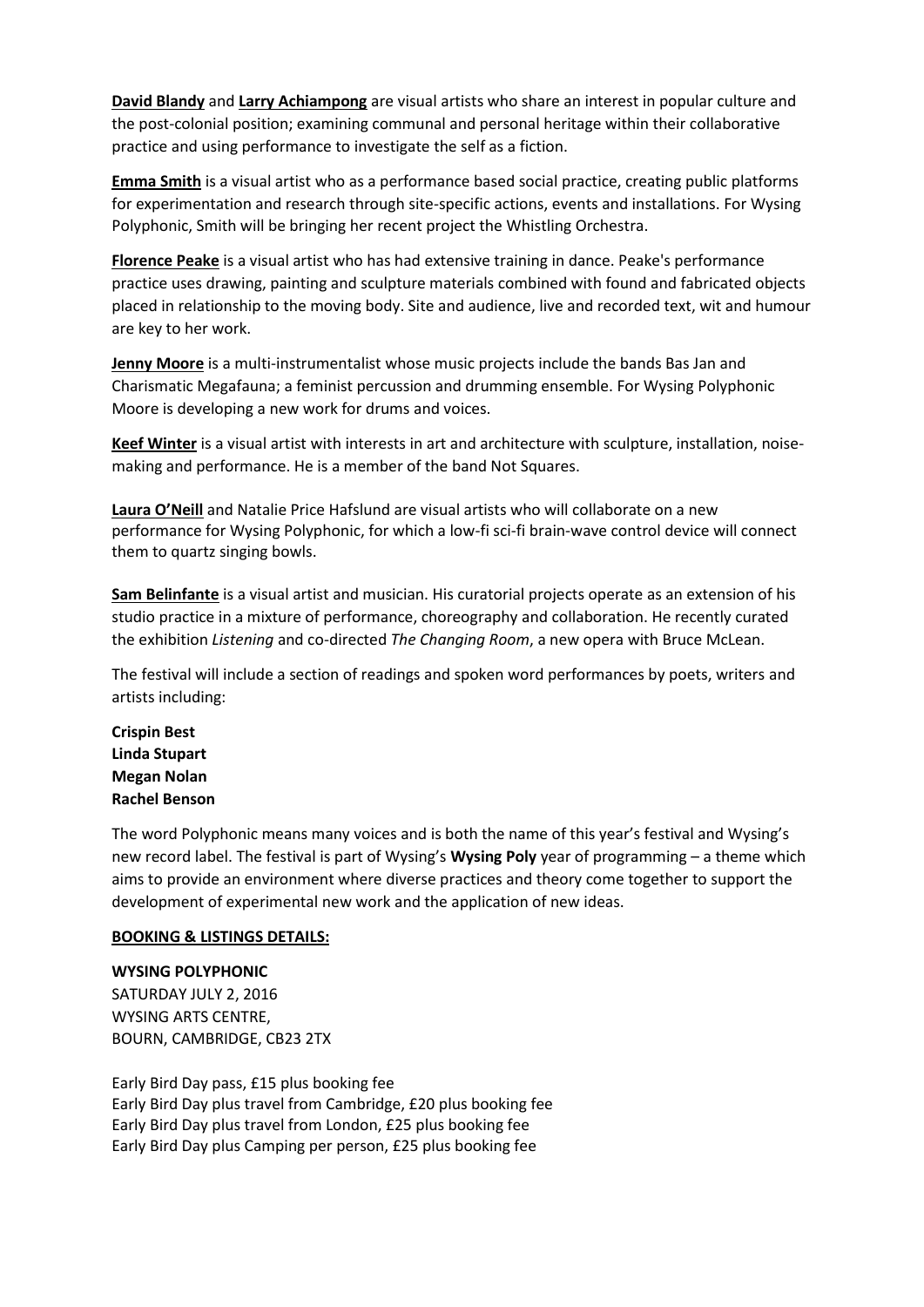Twitter @wysingartscentre I Facebook Wysing Arts Centre I Instagram @wysing\_donna *#wysingpolyphonic* 

**For press information, review requests and images contact Nicola Jeffs – [nicolajeffspr@gmail.com](mailto:nicolajeffspr@gmail.com) / 07794694754** 

#### **NOTES TO EDITORS:**

#### **HISTORY OF MUSIC AT WYSING ARTS CENTRE**

"One of the UK's most tightly curated festivals" Emily Bick, The Wire, 2015

2015: *Space-Time: The Multiverse*. Altered states and multiple realities were explored in a festival that included Beatrice Dillon (currently artist-in-residence at Wysing), James Holden, Klara Lewis and Bruce Gilbert.

2014: *Space-Time: The Future*. The first all-female music festival with a line-up including Holly Herndon, Karen Gwyer, Helena Hauff, Trash Kit, The Raincoats, and many more.

2013: *Space-Time: Convention T*. Including Venetian Snares, Cut Hands, Russell Haswell and Luke Abbott\*, amongst others, playing alongside an ambitious new commission by US artist Keren Cytter, who collaborated with UK bands Maria & the Mirrors and Vindicatrix.

2012: *Space-Time: If It Was It Can't Be Is*. CAN's Damo Suzuki, Alexander Tucker and Emptyset and the late Bruce Lacey, played alongside emerging bands Maria & The Mirrors and Ice Sea Dead People. Artists Mark Titchner, Bruce Lacey, Anthea Hamilton and Boyle Family also made contributions.

2011: *Space-Time: Past, Present, Future*. Focussing on the legacy of psychedelia, with sets from the likes of Demdike Stare, Devilman and Astral Social Club alongside talks and performances by some of the key artists involved with the 1960s underground scene such as Liliane Lijn and the late John 'Hoppy' Hopkins.

2010: *Be Glad For The Song Has No End*. The first festival was curated by artist Andy Holden and showcased visual artists with an interest in music such as Turner Prize winner Martin Creed, Bob & Roberta Smith's Apathy Band, Kaffe Matthews, Luke Fowler, and Holden's own band The Grubby Mitts.

**WYSING ARTS CENTRE,** established in 1989, develops new ways to support artists and enables art and ideas to engage a wide range of people in unexpected ways. Wysing's large rural site near Cambridge comprises artists' studios, education and new media facilities, a gallery and project spaces, a  $17<sup>th</sup>$  century farmhouse and outdoor sculptures and structures. Wysing offers a unique environment for art to be developed and presented; with an ongoing and innovative artistic programme of events, exhibitions, retreats and residencies, and a unique programme for young artists.

Artists who have worked at Wysing in residencies over recent years, developing and making new work, include Ed Atkins, Anna Barham, Michael Dean, Cecile B Evans, Andy Holden, Gustav Metzger, Elizabeth Price, Charlotte Prodger, Laure Prouvost, James Richards and Cally Spooner.